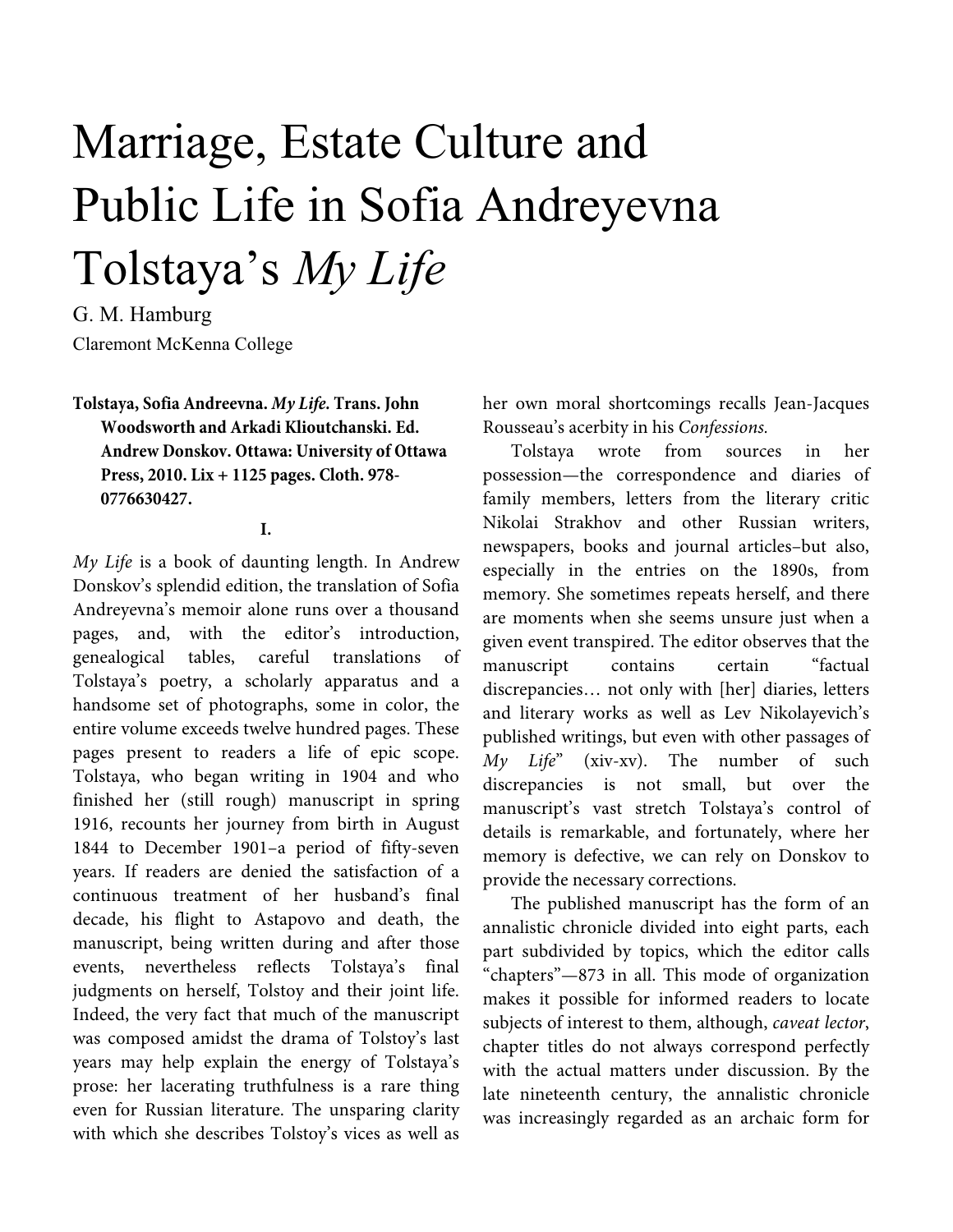memoirs, but it is worth noting that Tolstaya was not the only major memoirist of the age to employ it. For example, former war minister Dmitry Miliutin followed this mode of organization in his multi-volume Memoirs of an Elder Statesman.

My Life lacks the spontaneity and literary genius of Alexander Herzen's My Past and Thoughts, the variegated texture of Vladimir Korolenko's History of My Contemporary, the evocative democratic ethos of Maxim Gorky's My Universities, and the intellectual precision of Boris Chicherin's Memoirs. But as an account of family life on a noble estate Tolstaya's book may be rivaled only by Sergei Aksakov's Family Chronicle. In the category of memoirs by Russian women, My Life also stands out: it is far more comprehensive than Catherine the Great's Notes, or than Karolina Pavlova's fictionalized autobiography, A Double Life. In terms of breadth and interest, My Life's only competitor from the early imperial period is the memoir of Princess Ekaterina Dashkova, but a fair comparison would rate Tolstaya's book, whatever its defects, as more profound. I know of no memoir by a woman from the late imperial period that is as finely observed as My Life, and in the twentieth century only Nadezhda Mandel'shtam has commented as shrewdly about the vicissitudes of marriage to a world-class writer. My Life, in conjunction with Sofia Andreyevna's diaries and letters, makes Tolstaya the Russian woman whom we know the most intimately.

## **II.**

At the memoir's center is Tolstaya's family life: her courtship by Tolstoy, their marriage, their childrearing practices, their activities at the Yasnaya Polyana estate in Tula province, at their estate in Samara province, and in their Moscow house on Khamovniki Lane. As every close student of Tolstoy knows, the marriage between Sofia Andreyevna and Lev Nikolayevich was not without its trials. By the time they wed in 1862, he was thirty-four-years-old, an established writer much

loved by Sofia Andreyevna for his trilogy Childhood, Boyhood, Youth (9). He was also a ladies' man with a string of amatory conquests that ranged from local peasants to native women in the Caucasus. She was a virginal eighteen, shocked to the core by his promiscuity and disconcerted by the suddenness of the break with her family when she followed him from Moscow to the Tula countryside (55, 58). The marriage led to thirteen children, of whom eight survived into adulthood; to at least three miscarriages, one of which doctors inadvertently terminated by applying leeches on Sofia Andreyevna's uterus (163); to efforts at breast-feeding almost every child that resulted in bouts of mastitis and much tension between Sofia Andreyevna and her husband, who insisted, despite her discomfort, that she nurse the infants, because this method is "natural" (xxviii, 96, 537); and more generally to Sofia Andreyevna's exhaustion in caring for the babies, educating the older children, running the household and coping with her husband's needs.

According to the memoirs, Tolstoy was a demanding husband—alternately passionate and cold toward her—who made her feel less like a wife or friend and more like a convenient vehicle for satisfying his lust (507, 623, 635, 735-736, 771). While Tolstaya nevertheless loved him, she faulted him for not helping her more in the raising and moral instruction of the children and for failing adequately to appreciate her self-sacrificing labors. In the early years of the marriage, which, for all their difficulty, she considered "happy," she felt overawed by Tolstoy; in the later years, she felt trapped by her impossible work schedule, offended by Lev Nikolayevich's moodiness and caprices, and repelled by him physically—he an "old man" and she a still youthful-looking and all-too-fertile woman (613, 828, 895). To these grievances she added resentment of the Tolstoyans, the "dark ones" who distracted Tolstoy from family duties and from the writing of fiction. Although most of her sentiments are already familiar from her diaries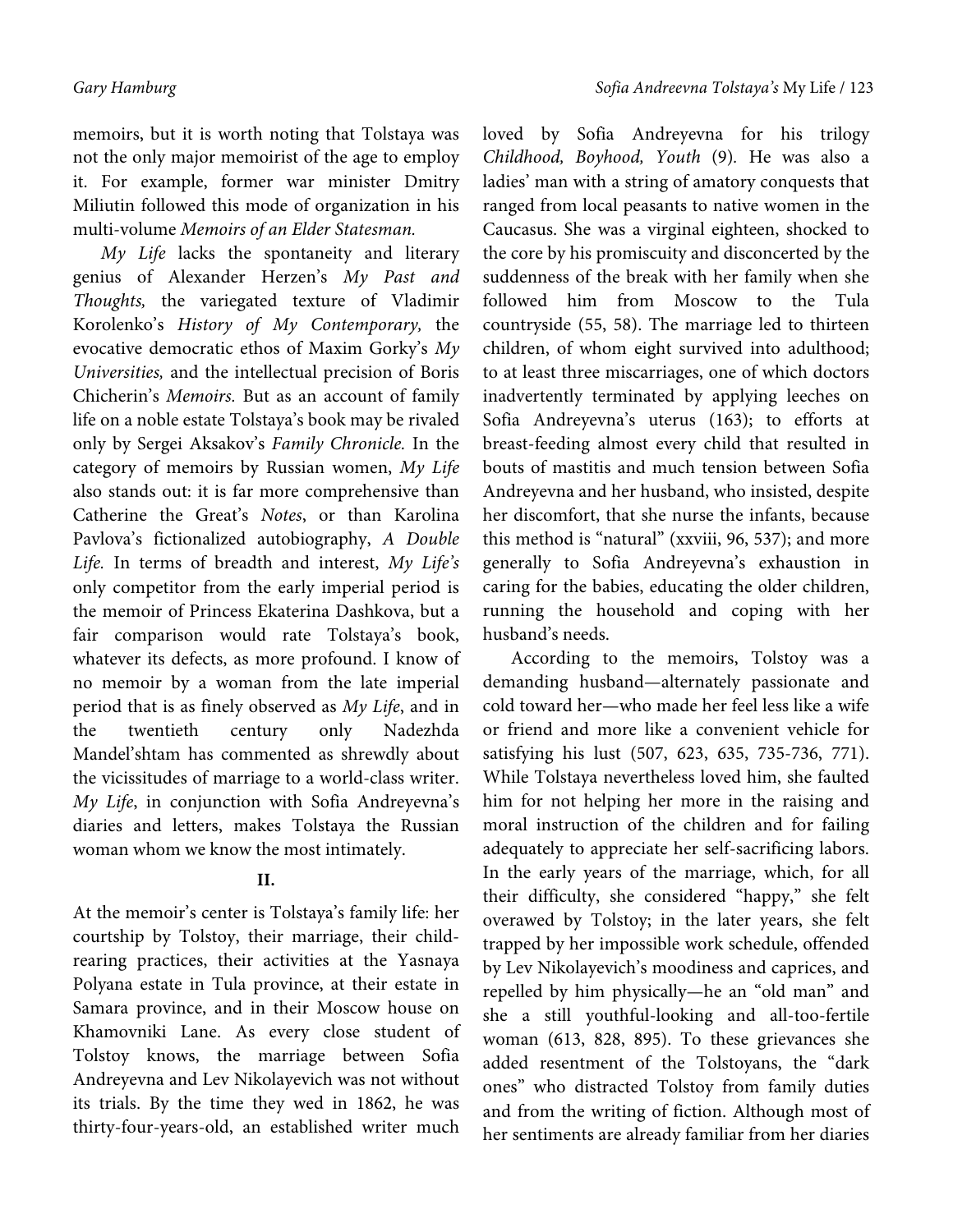and correspondence, the sustained narrative of marital woe in My Life is unsettlingly forceful. Many readers may agree with Sofia Andreyevna's verdict that Tolstoy was both an artistic genius and a moral hypocrite, who in the 1880s and 1890s needlessly permitted his religious mission to harm his family life.

Although Tolstaya initially felt isolated in Yasnaya Polyana and crushed by the unfamiliar imperatives of rural living, she eventually came to prefer the estate's pastoral rhythms to the bustle of Moscow and Petersburg. My Life reveals how Sofia Andreyevna gradually learned there to nurse, educate, clothe and entertain her growing children. Her descriptions of children's games and of seasonal diversions on the estate are marvelous: they give us a keener appreciation of the world of childhood among the nineteenth-century nobility, and they remind us of the importance of improvisation in raising our own children. My Life also shows Sofia Andreyevna as a provider of medicines, material assistance and good advice to local peasants (284, 340, 522). In her telling, Yasnaya Polyana before 1890 was closer and more vital to neighboring peasants than was the district zemstvo or the central government—a striking commentary on the persistence of traditional gentry-peasant relations in the post-emancipation countryside.

My Life describes how the Tolstoys extended their property holdings beyond Yasnaya Polyana, with the 1871 acquisition of an estate in Samara, and the 1881 purchase of their Moscow house. Tolstoy, who fancied himself an entrepreneur but had no nose for business, bought the Samara land to raise horses. At first, he visited the undeveloped property in summer to take koumiss prepared by Bashkir tribesmen for its curative effects and to supervise the peasant laborers he had hired to cultivate cereal crops (163–164, 193, 196, 209, 249, 307, 368). Later, the entire family spent parts of the summer in Samara supervising the construction of a home and improving the land. Periodically, the

Tolstoys bought horses to graze their land and to sell at market, but that enterprise never yielded the anticipated commercial returns (212, 225). Although the Samara estate was in this respect a disappointment, in 1891–1892 it became the focus of the Tolstoys' world-renowned famine relief efforts and thus a new basis for the family's influence inside Russia.

After the Tolstoys purchased their Khamovniki Lane house in the early 1880s, they usually wintered in Moscow, where it was easier for them to secure good tutors and doctors for the children. Sofia Andreyevna took advantage of Moscow for her own purposes. She visited the leaders of high society, attended balls and musical concerts, and met prominent intellectuals. After Tolstoy gave her power of attorney to publish his early writings, she used her Moscow connections to arrange the printing of new editions of his collected works. She regarded this enterprise both as essential to her family's financial wellbeing and as an irritant, because it placed her in the awkward position of negotiating with publishers and censors on her husband's behalf. From the late 1880s, she felt that Lev Nikolayevich, who had retained copyright to his books, had foisted onto her the responsibility for dealing with publishers, something she felt he should have handled. Nevertheless, the burden of managing Tolstoy's publications and of settling affairs on the family's various properties broadened Tolstaya's horizons and raised her self-esteem. By the 1890s, she could boast of being the wife of Russia's finest writer, the mother of a large family, an enterprising businesswoman, and a visible member of high society.

Tolstaya's largest source of pride was her role in Tolstoy's literary creativity. As everyone knows, in the 1860s she repeatedly transcribed the manuscript of War and Peace to facilitate Tolstoy's corrections. She also offered him advice on the story and its female characters, some of which counsel he accepted as sound. She was mainly responsible for fostering the stable home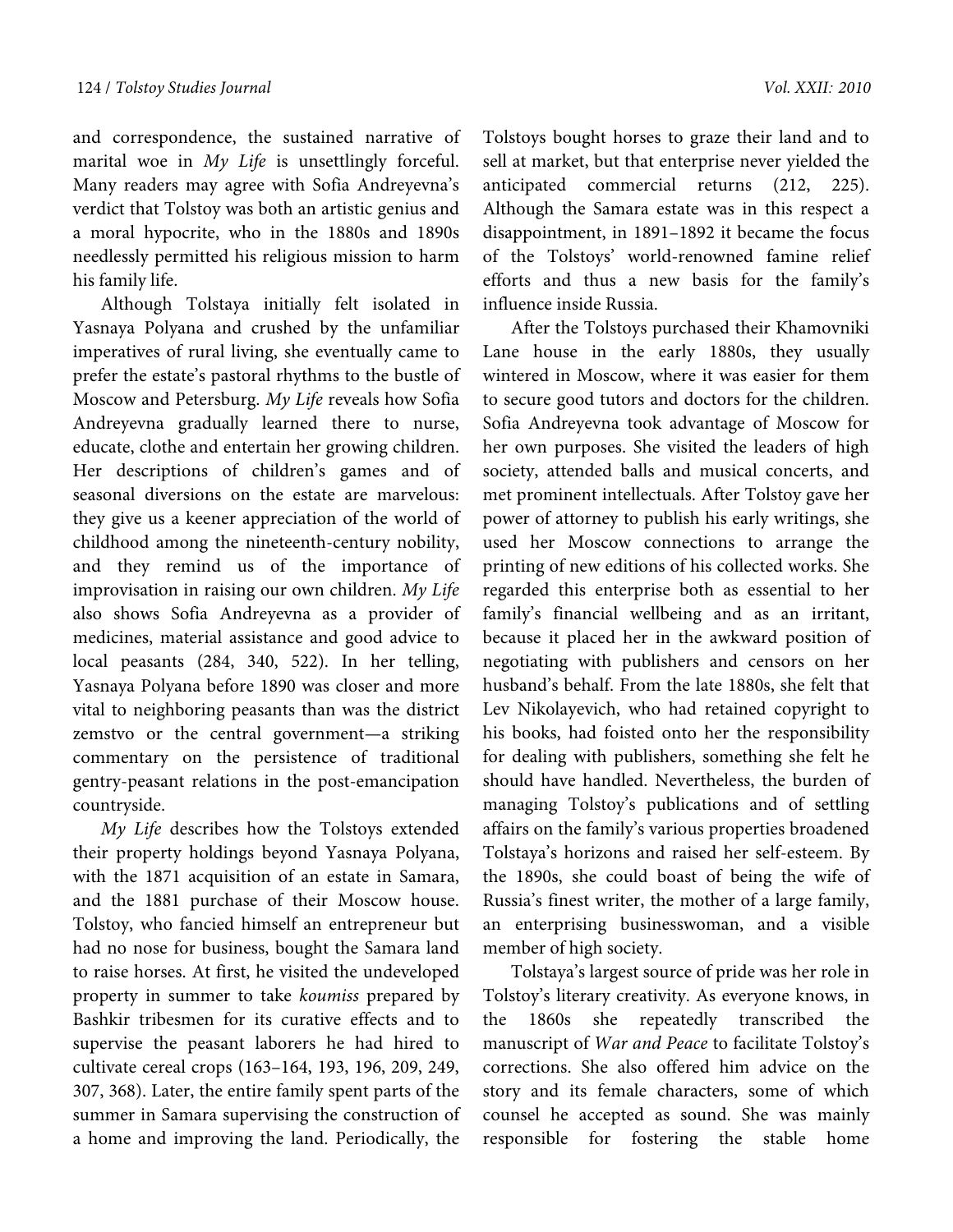environment that allowed him to write with relatively few distractions. During the next decades, she discharged the role of amanuensis, while expanding her activities to editor and promoter of published works, and, in the case of Tolstoy's philosophical treatise On Life, to translator (504). By the mid 1890s she had become the unofficial custodian of Tolstoy's archive: She copied his diaries and notes, then removed them to the Rumiantsev Museum for safekeeping—a prudent decision given the danger of fires in the countryside (528, 804). All these labors drained her energies and frayed her nerves, but they also boosted her ego and, in those rare moments when Tolstoy acknowledged their value, made her happy.

My Life can be read as a narrative of a young woman's education, a real-life Bildungsroman, in which the fetters placed on the heroine by her marriage begin to chafe, and she in turn tries to cast them off. She complains about her rural isolation, then escapes it; she repudiates her husband's demeaning views of women, as expressed in The Kreutzer Sonata, and writes a fictional riposte, the short story "Who Is to Blame?" (633-634, 730); she feels constrained by her husband's "dark" associates, so she drives them away or holds them at arm's length (380, 486, 584, 615, 626, 740, 801). These episodes of self-assertion strike the reader as steps towards Tolstaya's awakening as a woman intellectual whose sensibilities were sharply at odds with her husband's. Yet even when she was most critical of her husband—as when in the 1880s she refused to transcribe his Critique of Dogmatic Theology, or, when in the 1890s she dismissed his radical attacks on private property—Sofia Andreyevna was mindful of his virtues. The competing desires to free herself from marital oppression and to win her fallible husband's affection provide her narrative's central tension and express the conflict of impulses that characterized her inner world.

The great surprise of My Life may be that Tolstaya's voice as an intellectual was strongest when she acted in concert with her husband. During the famine of 1891–1892 Sofia Andreyevna stifled her doubts about Tolstoy's charitable work outside the home. On November 2, 1891 she sent a letter to Russkie vedomosti describing peasant suffering and appealing to the wealthy for donations (691–692). This extraordinary letter resulted in a flood of contributions from all over Russia, which she channeled to soup kitchens in Samara and to the Red Cross. In 1892 she herself visited Samara to help in the relief effort. She also intervened in Moscow with the misguided authorities, who had interpreted Tolstoy's article on the famine, "A Terrible Question" ("Страшный вопрос") as a call for revolution (698). Her writings and philanthropy during the crisis transformed Tolstaya into a beloved public figure, a "saint" standing with, not against, her husband.

Tolstaya's account of her son Vanechka's illness and death in January-February 1895 is also remarkable (826–827, 833–842). Her depression and attempted suicide, which she attributes to a presentiment of the innocent child's demise, anticipated her reactions to Tolstoy's departure from home in 1910. But on the occasion of Vanechka's illness, Tolstoy stood at her side caring for the sick boy and for her. After Vanechka's death, Tolstoy carried the coffin, then shed bitter tears for the son who, he had hoped, "would carry on my mission on the earth after I am gone" (836). Misfortune brought together mother and father, two titanic figures, in heart-felt grief. Sofia Andreyevna writes about these traumatic events with a maternal passion that is unforgettable.

The Tolstoys' joint actions issued from shared sensibilities that are too easily overlooked in view of their notorious disagreements. For example, before his conversion Tolstoy would often pray with his children, making the cross over them before saying good night. After the conversion and even after his public rejection of the afterlife, Tolstoy privately expressed more traditional religious views. When his beloved Vanechka fell ill,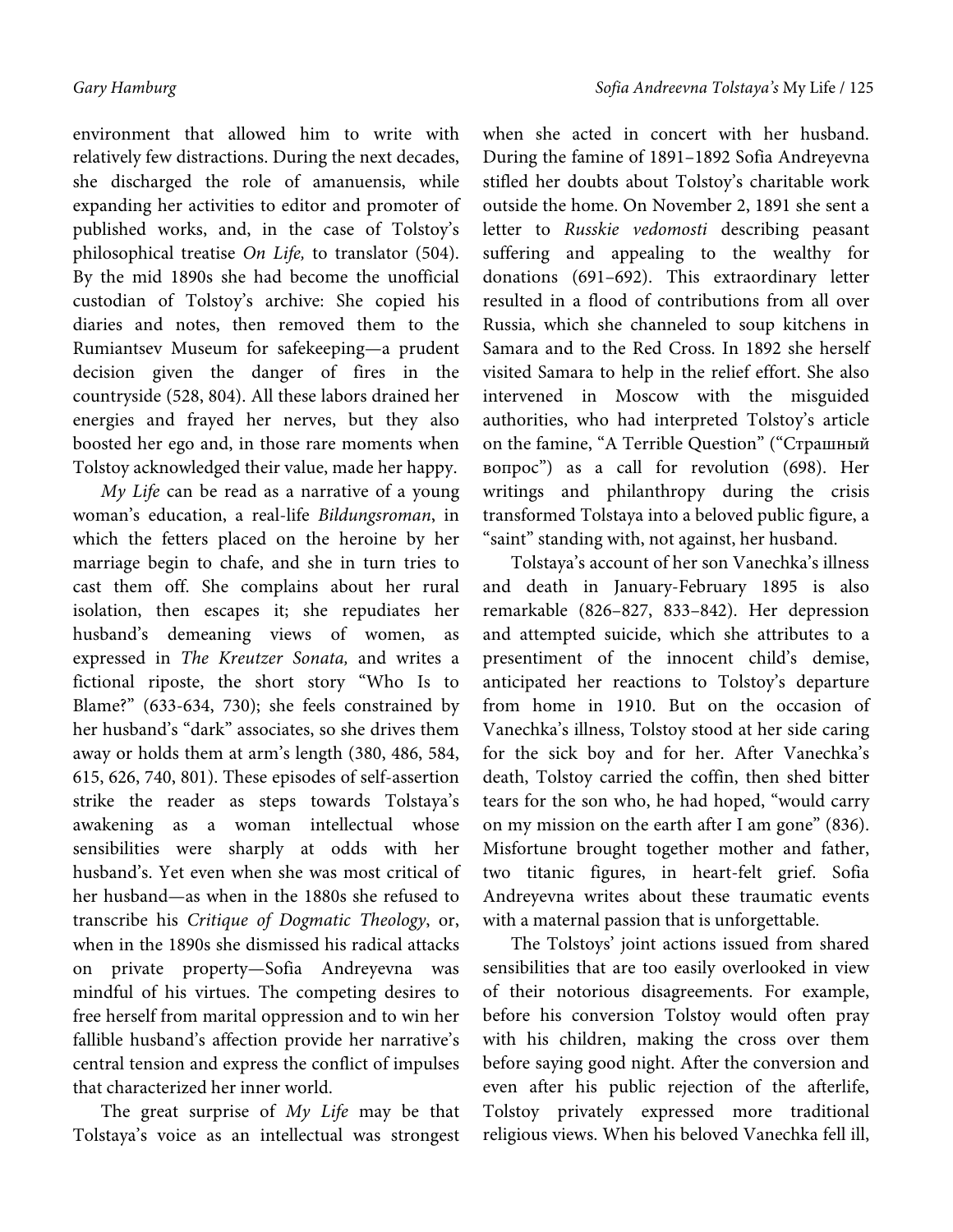Tolstoy told Sofia Andreyevna: "His [Vanechka's] soul was dipped in his body"—these words strongly suggesting an acceptance of the spiritual dualism that Tolstoy elsewhere denied (565). In March 1896 he wrote a letter consoling his wife with the thought that "life is not limited to the one we know here, but is infinite" (875). For her part, although Tolstaya never shared her husband's categorical rejection of the institutional Church, she defended him in 1901 against the Synod's excommunication decree, calling it a "cruel decision." She preferred to think of the Church not as an institution, but as a community committed to love that "transcend[ed] material concepts"—a definition that her husband would probably have accepted (1009—1010).

Tolstaya shared her husband's fascination with philosophy. She admired Plato and also the Roman Stoics. She valued Nikolai Grot, Tolstoy's champion in the Moscow Philosophical Society and his consultant and publisher on philosophical matters. She read Vladimir Solovyov with some sympathy for his opinions on Christianity in politics, but she disliked him personally and disapproved of his strange attitude toward love and shame—views not far from Tolstoy's on Solovyov (545—546, 890). She did not follow Tolstoy into the deep waters of Hegel or Kant, but she read Pascal, Spinoza and Schopenhauer, and she even quoted Schopenhauer to the startled Pobedonostsev in 1885 (448). She also read Nietzsche, disagreeing with his teachings but citing his aphorisms. Like Tolstoy, she had predominantly a practical rather than metaphysical interest in philosophy.

Both the Tolstoys appreciated music, he early in the marriage before turning against it as a "decadent" art, and she late in the marriage when music became her refuge against depression and the world's ugliness. Her enthusiasm for the great pianist and famous composer Sergei Taneev evoked Tolstoy's jealousy, but Tolstoy continued to enjoy Taneev's company: Taneev regularly visited the Tolstoys and played piano for them throughout the

1890s (257–259, 882–883). Indeed, music was seldom absent from Yasnaya Polyana or the house on Khamovniki Lane.

Both the Tolstoys cultivated the visual arts. According to My Life, Nikolai Ge and Ilya Repin often came to Yasnaya Polyana, where their paintings were eagerly discussed. Sofia Andreyevna did excellent copies of the various portraits done of her husband, even when she considered the originals flawed. Donskov has reproduced a 1904 photograph of her copying a Repin portrait of Tolstoy. Both she and Lev Nikolayevich were interested in photography, an art she actively promoted and that she herself practiced.

My Life shows that Tolstaya was a social activist with an agenda overlapping her husband's. Donskov notes that she contributed ninety thousand rubles in her own name to famine relief in 1891–1892, in addition to keeping the books on others' contributions, purchasing grain and buying cloth for famine victims (liv–lv). At the turn of the century, Tolstaya acted as trustee of a Moscow shelter for homeless children. She organized a public benefit for the shelter and did what she could to advance its mission, much to the irritation of Moscow urban authorities, who pressured her to resign from the shelter's board of directors (985– 988). Meanwhile, she criticized injustice and hypocrisy in Russian educational institutions: witness her intervention in the 1899 Moscow conservatory scandal that led to the removal of the conservatory's director Vasily Safonov (974—975).

Tolstaya's activism and her efforts as Tolstoy's publisher drew her, willy-nilly, into politics. Although Sofia Andreyevna was raised in the family of a court physician, she was at first not interested in the political world. She recalled dressing in "patriot coats" for Nicholas I's funeral in 1855 (8), and she remembered the pomp surrounding Alexander II's coronation in 1856. She was momentarily ready to dedicate her life to Alexander—that is, until she witnessed his rudeness at table to his servants (11–12). The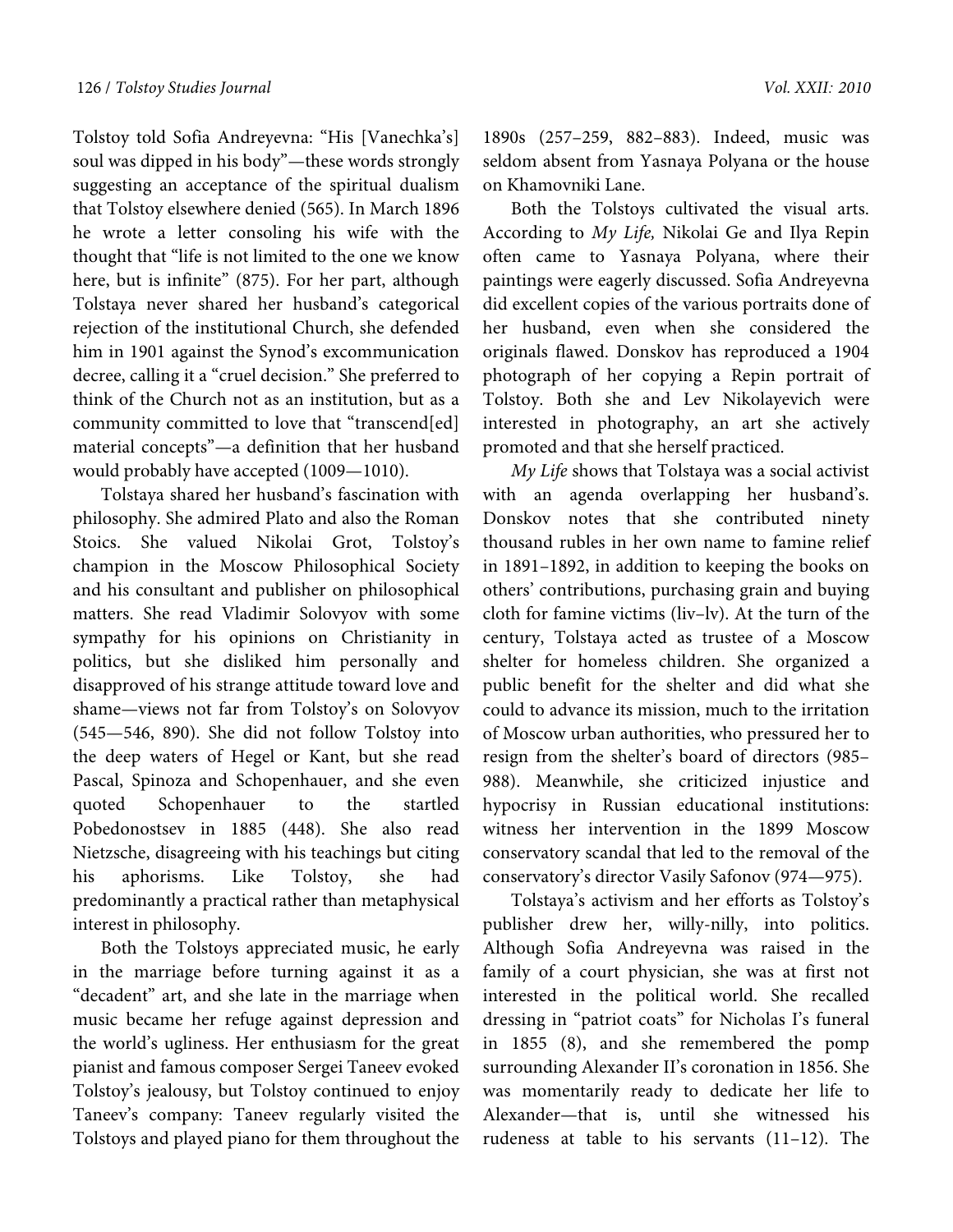terrorist movement of the 1860s and late 1870s made little impression on her. The bomb blast in the Winter Palace on February 5, 1880 startled her: She reported being "disturbed" by this event, though she did not see fit to comment on it (280). The killing of Alexander II in March 1881 may have been a turning point for Tolstaya. This event, which horrified her, led Tolstoy to write a letter pleading with Alexander III to spare the lives of the late tsar's assassins (298–299). From Tolstaya's perspective in 1907, the 1881 assassination was the beginning of Russia's slide into violent chaos.

In 1885, while in Petersburg seeking permission to publish volume twelve of Tolstoy's Complete Works, Sofia Andreyevna met with several high governmental officials. Amongst them were the head of the government's press affairs department, Evgeny Feoktistov, whom she found to be a polite time-server (447); the future minister of internal affairs Viacheslav Plehve, whom she called "a wooden doll with a wooden face" (445); and minister of education Ivan Delianov, who struck her as "a kind, old, stupid-looking fellow" (446). The climax of her visit was an audience with procurator of the Holy Synod Konstantin Pobedonostsev. Her description of his "gaunt figure with its serious, unkind and completely shaven face," his "high-pitched acidulous voice," and his deliberately insulting manners is worthy of Tolstoy himself (447–448). Sofia Andreyevna had a better opinion of Alexander III, who, in 1887, approved the staging of Tolstoy's drama, The Power of Darkness, and who, in 1891, graciously received Tolstaya at the Winter Palace. According to the memoir, the hulking tsar was well-informed, good-hearted and gentle, at least in comparison to his ministers (655–658). Nicholas II left Tolstaya cold. She describes him as a "poor thing" and accuses him of "spoiling his initial prestige" (819, 822). She was in Moscow during the 1896 coronation ceremonies where she heard first-hand accounts of the tragedy at the Khodynka Fields (880–881). She apparently agreed with those who

blamed the government for the deaths there. In late 1896, she was appalled when an undercover gendarme entered Yasnaya Polyana to spy on Tolstoy and her family (881). In early 1897, when she met minister of internal affairs Ivan Goremykin in Petersburg to discuss the censorship of a new edition of Tolstoy's works, she took Goremykin's measure and that of the regime. Of him she wrote: "In every person there is a little window which lets the better side of one's soul shine through. Either he did not have such a window at all or he had closed it" (901).

### **III.**

As Donskov notes in his fine introduction to Sofia Andreyevna's memoir, My Life is the most important documentary source on Tolstoy studies to be published in many years (lix). This is so partly because it provides us access to facts about Tolstoy's life and creative process known only to her. Donskov also observes that My Life is "an important example of a woman's perspective on late nineteenth-century Russian history and literature." He calls Tolstaya "a highly independent, cultured, intelligent and literarily talented professional, who was well in advance of her time" (lix). To support this thesis, he alludes to her other writings: her brief autobiography (published in 1921); her short story "Who Is to Blame" (published in 1994); the lively collection of children's stories Skeleton Dolls (1910); and the still unpublished novella Song without Words. In view of other recent scholarship on Tolstaya, Donskov is defending a positive assessment of her status as writer and intellectual that is rapidly becoming a consensus in the field. No doubt specialists on Russian literature will write much more about Tolstaya now that Donskov has put into print her lengthy memoir. As a historian, however, I would like to direct attention to three broader questions illuminated by  $My$  Life: marriage among nineteenth-century nobles; estate culture; and the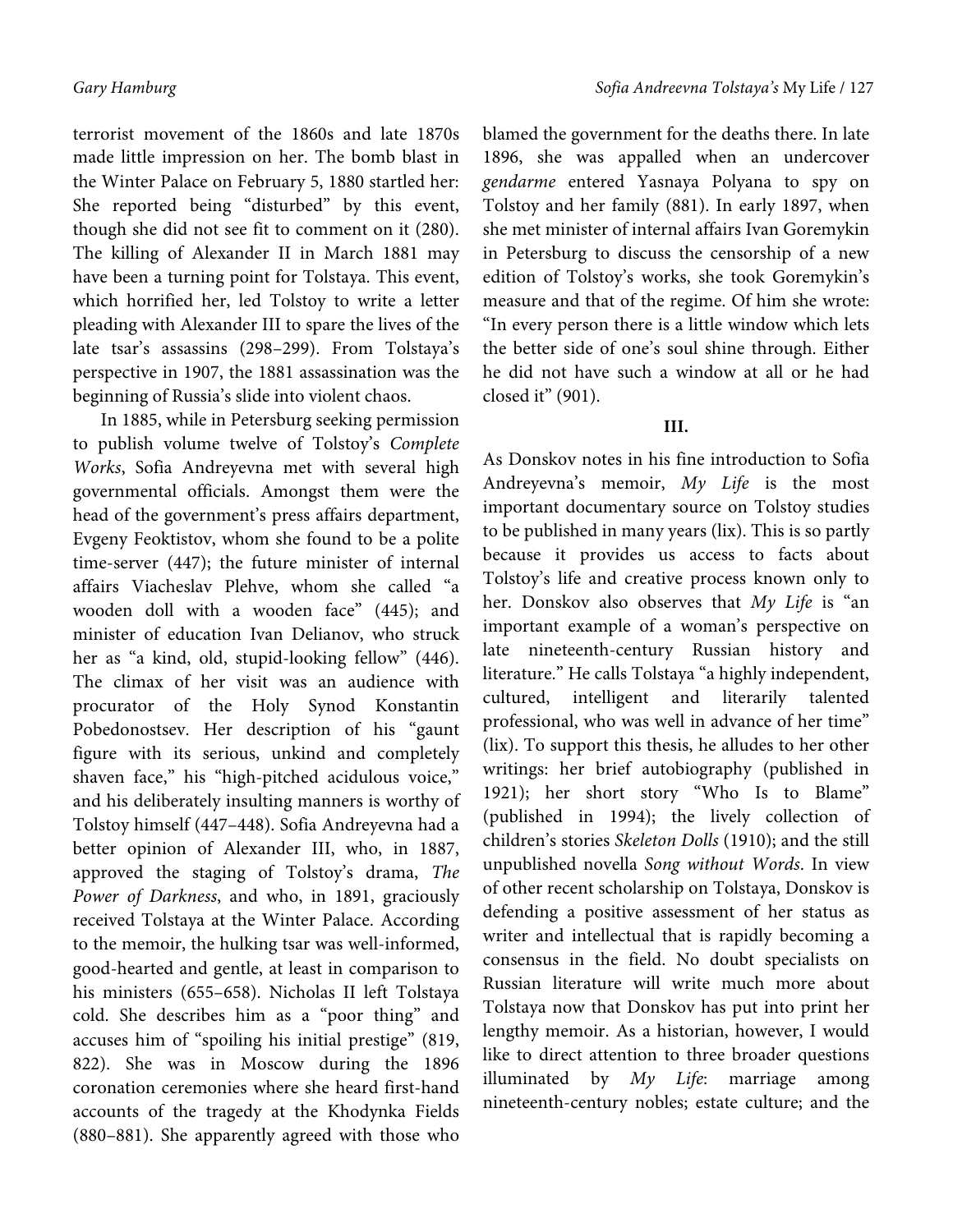relationship between private and public life in imperial Russia.

With rare exceptions, Tolstoy scholars, relying on family diaries and correspondence, have tended to interpret the Tolstoys' marriage as a feature of their biographies, that is, as a product of their personality traits, temperaments and personal choices, with the result that the scholarly literature has foregrounded Tolstoy's moodiness, contradictoriness, unpleasantness and inclination to petty jealousy as well as Tolstaya's alleged intellectual shortcomings, religious traditionalism, waspishness and "hysteria." Those critics alert to gender questions have focused due attention on Tolstoy's antipathy to women, to ways that the gendered discourse of Anna Karenina and The Kreutzer Sonata eerily evoked the discourse inside the Tolstoys' household, and to Sofia Andreyevna's frustration with the limitations of her roles as mother, as handmaid to Tolstoy, and as readymade ideological target of his religious critiques. The publication of My Life may well provide the impetus for further explorations of gender issues, because Tolstaya often depicts her dissatisfaction explicitly in gendered terms, citing her husband's misogyny as a cause of discomfort.

Perhaps we should also take up a different line of inquiry—namely, the Tolstoys' place in the social history of marriage in Russia. Years ago, while preparing an essay on the hundred wealthiest noble families in the empire, I noticed that there was a frequent discrepancy between women's and men's ages at first marriage (Hamburg, 1980). Wealthy noble women tended to marry relatively young, within a few years after "coming out" into society: the average age of these brides at first marriage was twenty-two. At first marriage, wealthy noble men were, on average, six years older than their spouses (that is, twenty-eight). This difference in average age at first marriage reflected the fact that, before deciding to marry, many young men had taken degrees at the university, had served in the army or the civil service, or had traveled

abroad. (A number of these young men may also have taken advantage of their unmarried status to enter sexual liaisons with peasant women or, in certain cases, with prostitutes: Russian mores from the mid to late nineteenth century tolerated such conduct by unmarried men, without necessarily encouraging it.) In those rarer cases when men entered a second marriage with women entering their first, the age difference at marriage was even more pronounced: men marrying for the second time were on average nearly sixteen years older than their brides.<sup>1</sup>

Within the social universe of Russia's wealthiest families, I observed, there occurred a number of first marriages in which very young women (eighteen- to twenty-years-of-age) married much older men (thirty- or more-years-of-age). Whatever the personal factors behind these age differences, the asymmetry in age at marriage must have had a sociological component. In general, men evidently wanted to establish themselves before marriage and to marry younger women, whose ages would make more likely the bearing of children and might also make for more pliable spouses. Young women sought older mates whose service position, intellectual attainment or connections in society would, along with wealth, guarantee a brighter future for their families.

We do not know the frequency with which such an asymmetrical marriage pattern obtained among other nobles—say, the wealthiest one percent of estate owners or the upper strata of the middle gentry—but such marriages must have occurred fairly often. In 1863, the artist Vasily Pukirev exhibited a painting called "Unequal Marriage" depicting a wedding party during solemnization of vows. The canvas shows a thin, balding groom in formal jacket, adorned with service medals, looking arrogantly down on a much younger woman, her bent head and puffy eyes suggesting submission to her mate as well as an awareness of the trials awaiting her. The Academy of Arts jury awarded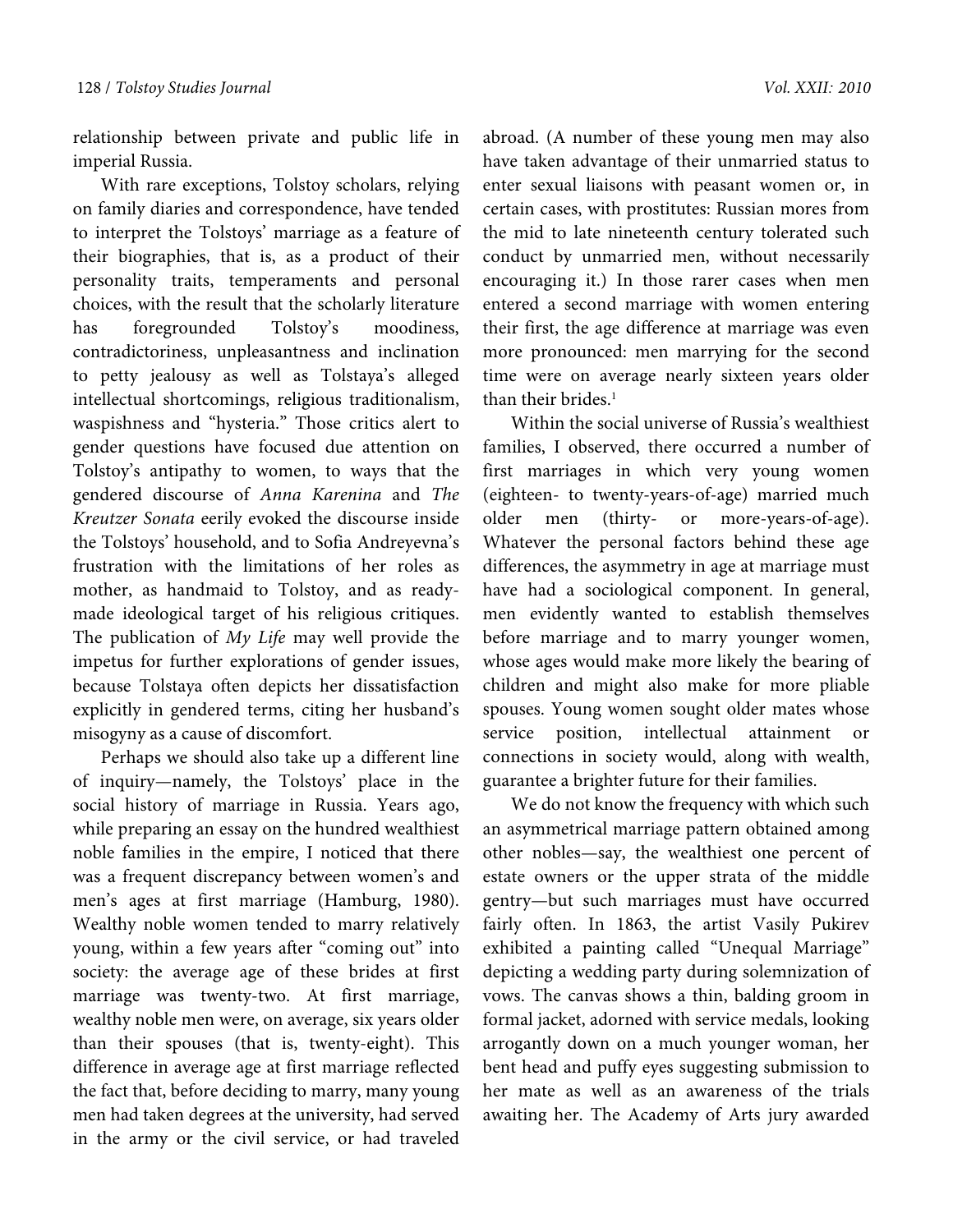Pukirev a professorship for this expressive, highly topical painting.

Among intellectuals there were many such asymmetrical marriages. Two examples known to the Tolstoys were Alexander Pushkin's marriage to Natalya Goncharova (at marriage, he was thirtytwo, she eighteen) and Boris Chicherin's marriage to Alexandra Kapnista (at marriage, he was fortytwo, she twenty-five). The Pushkins' marriage is an interesting point of comparison with the Tolstoys' marriage, for several reasons: the husbands' histories of sexual adventures before marriage; the principals' frankness about sexuality; Pushkin's jealousy of the men with whom his wife routinely flirted, and Tolstoy's jealousy of regular male visitors to Yasnaya Polyana; plus, the publicly advertised troubles between the pairs of spouses. The Chicherins' marriage also has its salience as a point of comparison with the Tolstoys': Chicherin was born the same year as Tolstoy into a family of roughly equivalent wealth; in the 1850s, he and Tolstoy were members of the same intellectual circle in Moscow; Chicherin's wife Alexandra was nearly an exact coeval with Sofia Andreyevna, being just a year younger; the Chicherins' correspondence suggests a similar degree of female dependency on the older spouse in the first years of the marriage, then developing tensions between husband and wife as Alexandra became more assertive; like Sofia Andreyevna, Alexandra operated as her husband's sometime amanuensis; late in the marriage, Alexandra became custodian of her husband's papers, just as Sofia Andreyevna had done.

It may be that asymmetrical marriages were prone to generate certain outcomes: early pregnancies; male jealousy over real or imagined rivals to wifely affections; attempts by husbands to isolate their wives from high society through cajolery (Pushkin's tactic) or through sequestration of the family in the countryside (Tolstoy's and Chicherin's method); the self-assertion by wives of their own identities either by flirtation with other

men (Pushkina's métier) or by writing (Tolstaya's vehicle of self-expression) or through charitable work (Chicherina's and Tolstaya's ways). In cases where female self-assertion was part of a gradual, painful or belated process of "awakening" (Tolstaya, Chicherina), there could be explicit resentment of the older husband for harboring misogynist views (Tolstoy stood accused of this), and a declaration of feminist or proto-feminist principles (again, Tolstaya's tactic). Over the long term, asymmetrical marriages transformed women into caretakers of husbands having diminished energy (Tolstoy and Chicherin in the 1890s) or suffering from serious medical problems (Chicherin suffered a stroke near his seventieth birthday; Tolstoy suffered from heart and liver problems). If this picture of asymmetrical marriages is correct, then My Life is not just a record of one entangled relationship at Yasnaya Polyana but also an account of broader historical importance illustrating a not uncommon pattern of marriage amongst the nobility.

The social history of marriage in Russia also casts light on the Tolstoys' reproductive lives. According to the data I gathered on the wealthiest nobles, the average number of children born into their families between 1861 and 1917 was four; just over a third of these wealthy families had two or fewer children. However, roughly thirty percent of these families had six or more children, and nine percent of them had eight or more children. On average, the first children of these prominent families were born about twenty months after the parents' first marriage; the second child was born, on average, twenty-seven months after the first; the third child followed the second by an average of thirty months. The average age of women at the birth of their first child was between twenty-three and twenty-four years, but teenage pregnancy was not unknown: in my small sample of elite women, there was one mother who gave birth age the age of fifteen, and another at the age of sixteen. It is difficult to say whether members of the noble elite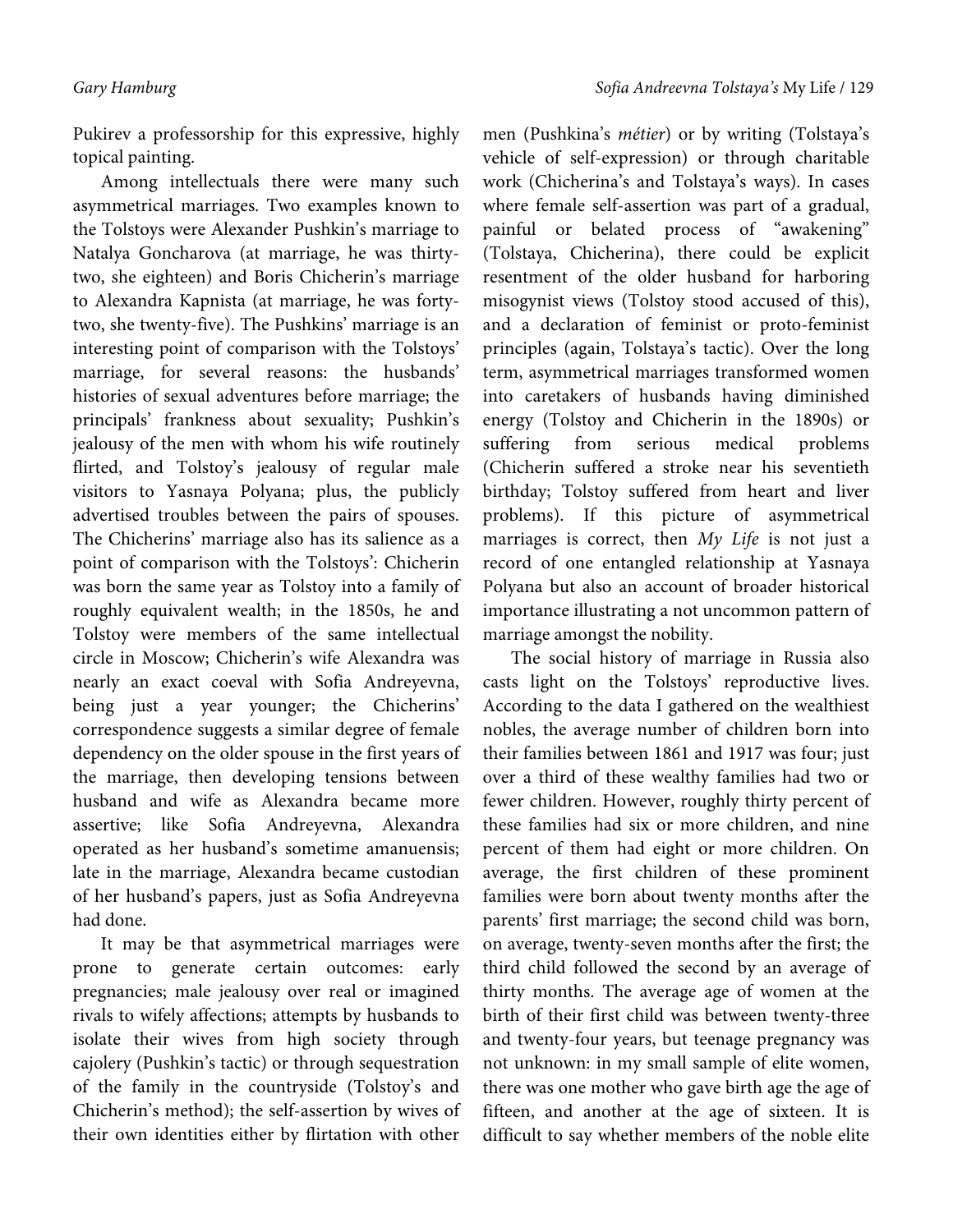deliberately used birth control or contraceptive techniques in order to limit family size, or to space out the children in their families. However, according to historical demographers, minimum birth intervals in various societies where contraception, abstention from intercourse, or deliberate abortion is not practiced are between sixteen and thirty-one months; therefore, since the average birth intervals for second and third children in Russia's wealthiest noble families fell between sixteen and thirty-one months, it is consistent with the evidence to think that Russian noble families did not routinely employ birth control or contraception of any sort (Wrigley 92– 94).

Although the Tolstoys did not belong to the wealthiest stratum of the nobility, their family history can be discussed against the background of reproductive patterns of that group. Sofia Andreyevna entered marriage at an early age, quickly became pregnant, and experienced a series of pregnancies until the end of her fertile years. An important difference between Sofia Andreyevna and many other noble women was that she began her reproductive life earlier than they did, on average: Her first pregnancy occurred at the age of twenty. However, as we have seen, pregnancy at this age, if untypical, was nevertheless not unprecedented, even among the wealthiest noble women. The Tolstoys' large number of children was unusual by the standard of the wealthiest Russian noble families, but, again, such large families were not unprecedented. On the evidence of My Life (and of other sources known to me), Sofia Andreyevna and Lev Nikolayevich did not practice contraception, nor is there clear evidence that they deliberately spaced out their children; indeed, My Life suggests that Sofia Andreyevna resented the impossibility of planning her family and felt herself the victim of her husband's impulsive advances. In this emotional respect, the Tolstoys' reproductive lives seem to have resembled those of their wealthier counterparts but

also the lives of the Russian peasantry. Similarly, there is no evidence that the Tolstoys deliberately resorted to abortion to terminate pregnancies or that they contemplated the use of abortifacient techniques. The 1890 decision of Sofia Andreyevna's doctor to prescribe intra-uterine leeches during her pregnancy was probably made to benefit both her and the child she was carrying, not to trigger an abortion.2 The Tolstoys lived in a "natural" demographic regime in which God, not parents, regulated the birth of children. From a historical perspective, therefore, we should not regard the Tolstoys' marriage or their large family as freakish deviations from the patterns observable among the Russian elites, nor should we assume that the emotional texture of the Tolstoys' relationship was entirely attributable to their discordant personalities, religious disagreements or differing artistic sensibilities. If, as I noted above, My Life can be read as a real-life Bildungsroman, it can also be read as the most detailed narrative we possess of a nineteenth-century Russian elite marriage.

For a long time, historians have recognized that landed estates were crucial sites of cultural production in imperial Russia. Priscilla Roosevelt has shown how pre-emancipation estates were sites of serf craftsmanship in furniture making, painting and music, and how certain estates constituted a creative paradise for noble intellectuals—a "cultural arcadia." John Randolph's study of the Bakunin family has demonstrated how the cult of domesticity on the family's Priamukhino estate, the religious exaltation of its female members, and the Bakunin family's general interest in philosophy fostered an atmosphere conducive to the development of Mikhail Bakunin's Idealism. There has been less written on estate culture in the postemancipation era, with the exception being scholarship on Yasnaya Polyana. Among recent publications we have the protocol of an international conference on Yasnaya Polyana as a center of world literature (Алексеева), and a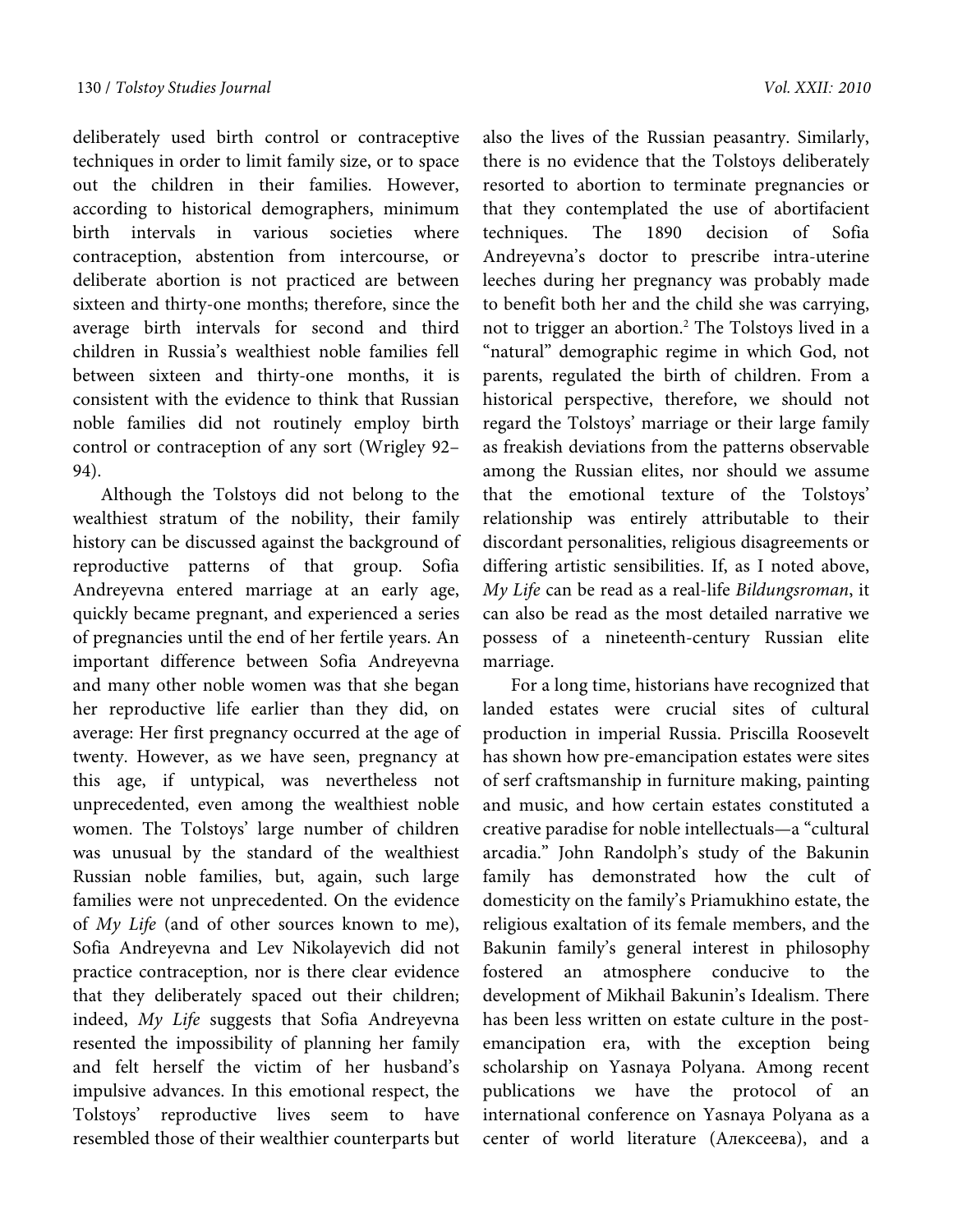detailed monograph about everyday life at the estate designed to illustrate the range of Tolstoy's activities there (Никитина). Unfortunately, most of the scholarly literature on Yasnaya Polyana lacks a comparative dimension: its explicit purpose, after all, has been to analyze the "unique" context in which Tolstoy's genius flowered.

If we read My Life alongside the records of the Chicherins' Karaul estate in Tambov province, certain aspects of life at Yasnaya Polyana appear in a different perspective. As Donskov notes, the Tolstoys were prolific letter writers: Tolstoy wrote roughly ten thousand letters, several hundred of them to Sofia Andreyevna. She also wrote several thousand letters, of which over six hundred were addressed to her husband (xxiv–xxv). The same scale of correspondence can be observed at Karaul, for the Chicherins' letters also numbered in the thousands. In their case, we are dealing with an "epistolary culture" established by the preceding generation and involving the entire extended family (Наумов 1984 and 1985). If this is so, then we should think of the Tolstoys' indefatigable letter writing not as the result of their unique partnership or even of their several intellectual interests, but rather as one manifestation of what might be understood as elite epistolary habits from the 1820s to 1917.

At Karaul, as at Yasnaya Polyana, creative work occurred in an environment of shared intellectual and cultural interests. Just as Lev Nikolayevich Tolstoy routinely showed his writings to Sofia Andreyevna, Chertkov or to others, and sometimes read new compositions aloud at family gatherings, so during the 1880s and early 1890s, when Boris Chicherin was writing his own memoirs, he read chapters to his wife and to close friends in order to solicit their critical reactions. In general, Alexandra Chicherina had complete access to her husband's writings, including the memoirs and correspondence—an arrangement not unlike the one between the Tolstoys (although the Chicherins did not keep diaries). Moreover, at Karaul, as at Yasnaya Polyana, family members shared a broad, even omnivorous interest, in wider cultural developments. The Chicherins amused themselves in the evenings by reading aloud from works of literature or history. The books they selected, to take but a few examples, included Shakespeare's plays, Byron's and Milton's poetry, George Eliot's Mill on the Floss, Dostoevsky's The Brothers Karamazov, Ernest Renan's religious histories, and the multi-volume histories of the French Revolution by Albert Sorel and Hippolyte Taine. The Chicherins also read aloud various memoirs, among them the political memoirs of the Prussian reformer Baron vom Stein and Alexander Herzen's My Past and Thoughts. The Chicherins, like the Tolstoys, followed developments in the arts particularly in music, photography and painting, although they focused less energy on music and photography than did the Tolstoys. The Chicherins prided themselves on building for display a collection of sixteenth-century Western European paintings and drawings.

Since Karaul and Yasnaya Polyana were simultaneously sites for creative work and cultural consumption, we should use estate records and memoirs like My Life to understand in more detail the dialectic relationship between creativity and consumption. Karaul and Yasnaya Polyana were physically isolated from Russia's great cities and thus they were, in Roosevelt's terms, "cultural arcadia," but through family correspondence, book collecting, art and music, a thousand threads connected the two estates with Russian and Western European cultural life. Neither Chicherin's political philosophy nor Tolstoy's devastating religious and social criticism of modern life was conceivable apart from this interconnectedness. To put the matter slightly differently, elite cultural creativity in nineteenthcentury Russia rested on intimate familiarity with contemporary cultural trends in Russia and elsewhere—indeed, on the internalization of these trends within the family and estate milieus.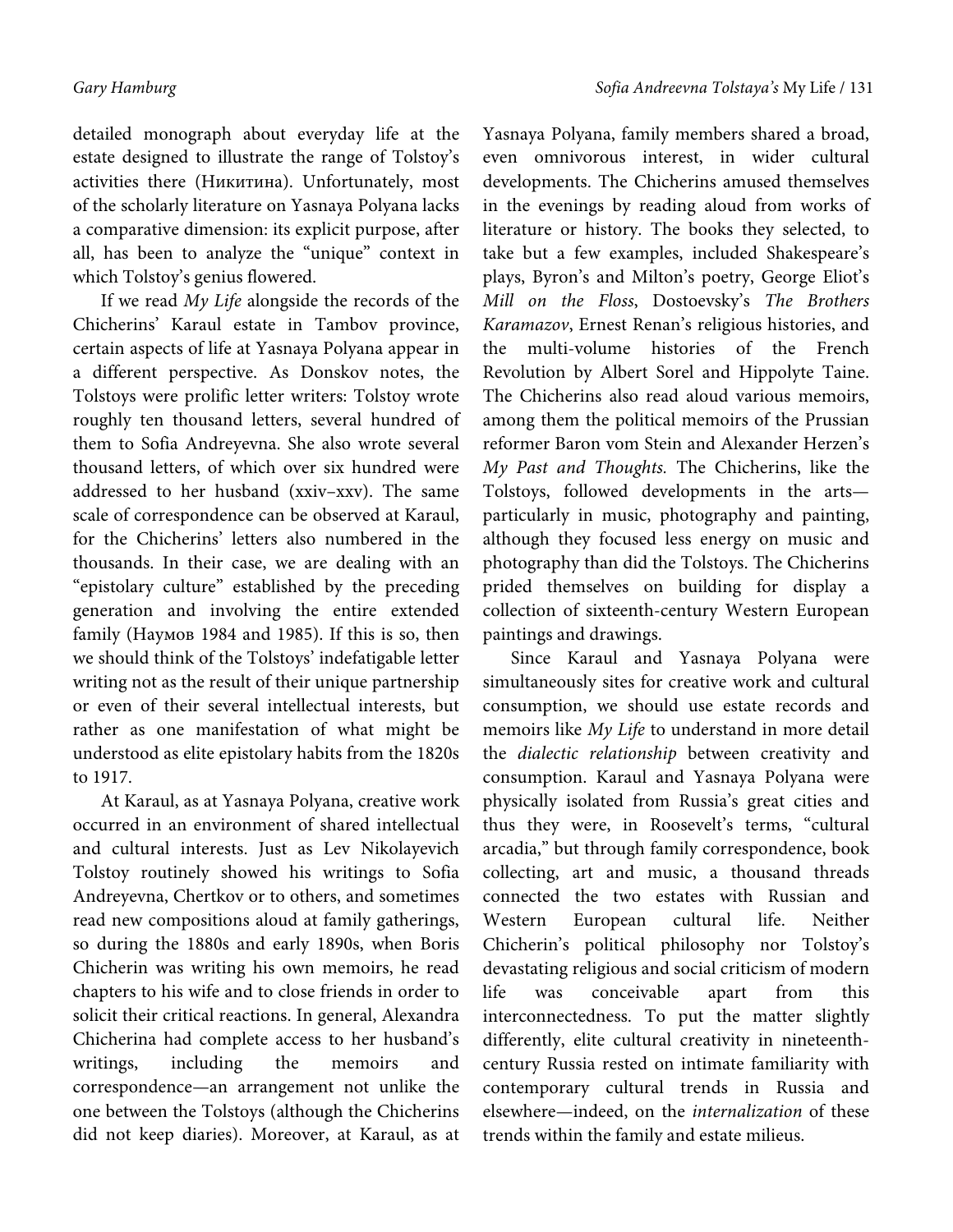The differences between Yasnaya Polyana and Karaul are worth noting. According to My Life, much of the activity at Yasnaya Polyana revolved around the children. This did not happen at Karaul, because the Chicherins' three children died—two in infancy, one at age eight. If Tolstoy's study and the children's nursery were the emotional centers of life at Yasnaya Polyana, the gravitational centers at Karaul were the Chicherins' library, where Boris wrote during the day and where the two spouses gathered at night to read, but also the family cemetery. There Chicherin often walked amongst his ancestors' and children's' graves, to meditate, to pray and to "commune with the shades." The Tolstoys, according to My Life, buried their dead children not at Yasnaya Polyana but at the Pokrovskoe cemetery some distance away from the manor house. For them, there was no daily reminder of the deceased children (except for a portrait of Vanechka). But such differences between the two estates did not impinge on their importance as venues of intellectual curiosity and creativity.

In her anxious account of her family's interactions with the world outside Yasnaya Polyana, including the world of government officials, Tolstaya raises a large, intractable problem of imperial Russian history—the relationship between family life, la vie intime, and the public sphere. Roughly the first twenty years of Tolstaya's marriage passed in the quiet of the Tula countryside, without consistent political intrusions. The Balkan crisis of the mid to late 1870s, the Russo-Turkish war of 1877–1878, Tolstoy's conversion and the assassination of Alexander II, as well as the family's decision to winter in Moscow, slowly changed the situation. In the late 1870s, Tolstoy began publicly to question the wisdom of Russian foreign policy and to wonder about the Russian Orthodox Church's hold on the truth of Christianity; in 1881 he urged the government to alter its responses to the revolutionary movement. According to Tolstaya,

when her husband challenged Church and state, he sought the mantle of martyrdom. For its part, the government, increasingly suspicious of Tolstoy and concerned about the danger of sedition, made more difficult the publication of his spiritual tracts; it also began harassing, arresting and exiling his followers. Predictably, the contest between Tolstoy and the authorities increased his notoriety and thus the stream of pilgrims to Yasnaya Polyana. Tolstaya witnessed these phenomena, and, much as she wished to put an end to them, she discovered the task impossible. In fact, as we noted above, when she took over the duty of seeing her husband's writings into print, she was compelled to navigate the treacherous political currents in Moscow and Petersburg.

Three moments of her "involuntary" political career suggest the perils that threatened private life in imperial Russia. In her 1885 interview with Pobedonostsev, the procurator told her: "I discern no genuine intelligence in your husband. Intelligence is harmony and your husband manifests only edges and extremes in every respect." To drive the point home, he added: "I have to say I feel very sorry for you. I knew you in childhood, I had great fondness and respect for your father, and I consider it a misfortune for you to be the wife of such a man [as Tolstoy]" (448). This short speech by the most powerful official in Petersburg might be thought breathtaking for the way it conflated public business and private matters, except that Pobodonostsev was quite typical among Petersburg officials in seeing no distinction between the political and the personal. And, as any conscientious student of Russian literature knows, Pobedonostsev acted as his predecessors had done: We have only to recall Nicholas I's efforts to "advise" Natalya Pushkina concerning her behavior and that of her jealous husband. Tolstaya could only answer Pobedonostsev by parading her marital happiness: "Not only do I consider myself fortunate, but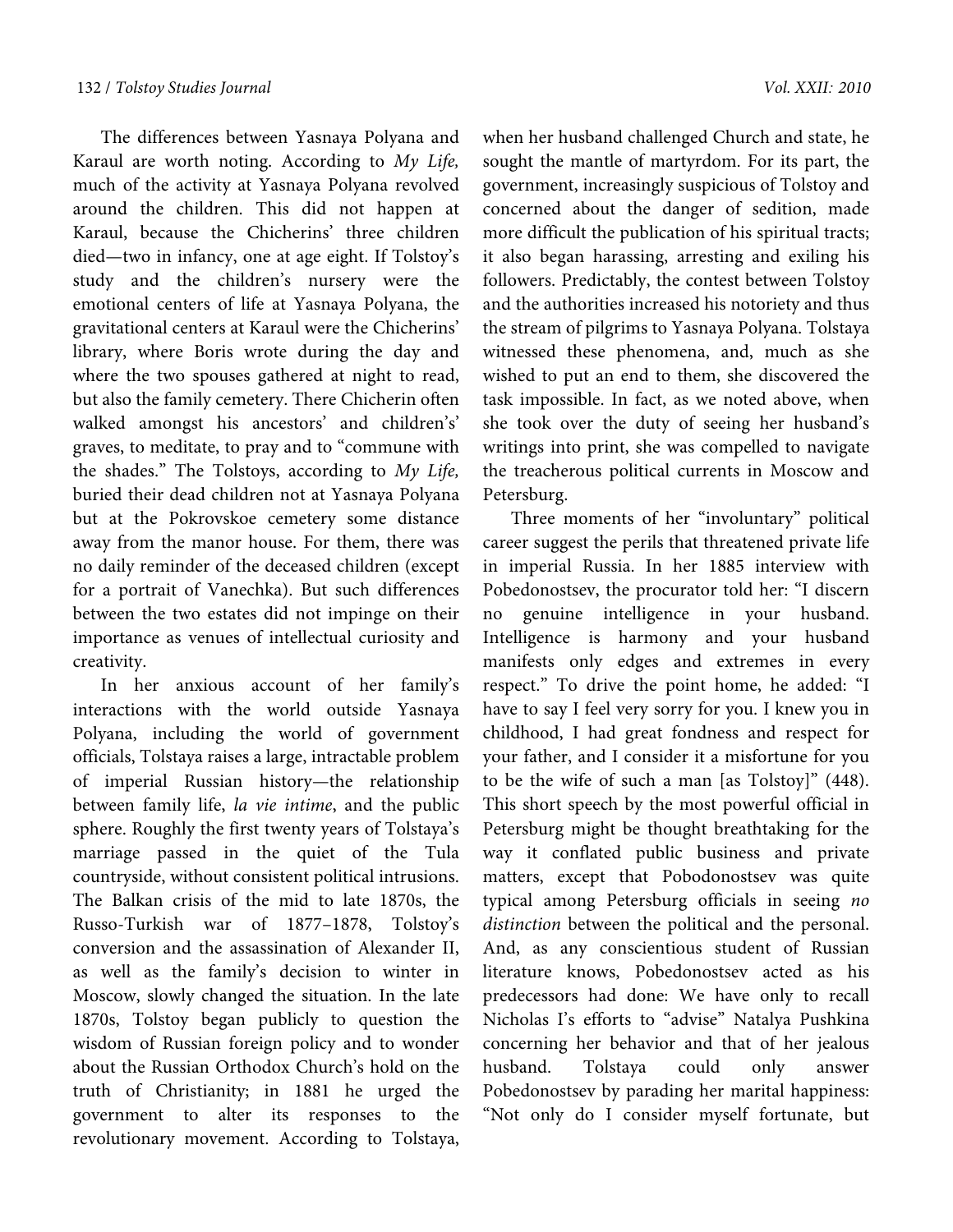everyone envies my position as the wife of such an intelligent man [as Tolstoy]" (448).

Then there was Tolstaya's 1891 interview with Alexander III concerning the publication of The Kreutzer Sonata. In My Life, Sofia Andreyevna confesses that the novella had "cast a shadow over me," because "many [people] suspected that [Lev Nikolayevich] had taken it from our own lives" (638). In petitioning the tsar to license the book's printing, she therefore had to rebut Alexander's objection that "the Count is writing against marriage." She told the tsar: "How could the Count be writing against marriage, when he has been proving by his entire life that he is in favor of marriage? We have nine children" (656). By adducing the "private" fact of Tolstoy's marriage and nine children in this political context, Sofia Andreyevna illustrated not her own logic as wife and mother but the logic of a system that did not accept the distinction between the private and public.

And finally, in 1901, Tolstaya felt impelled to respond to the Synod's decision to excommunicate her husband from the Church. I mentioned above Sofia Andreyevna's conviction that the excommunication violated the Church's mission as a community based on love, but here I want to underline another purpose of her letter. When the threat of excommunication had surfaced in 1900, she had realized that Lev Nikolayevich's exclusion from the Church would mean that Tolstoy would likely be deprived of a church funeral and of burial in sanctified ground. His excommunication would therefore interfere with her private choice in marking her husband's prospective death. In her letter to the Synod she asserted that she, not the Church, should and would ultimately prevail at the moment of his interment: "Whom do they [the Synod authorities] want to punish? The deceased person who can no longer feel anything, or those around him—believers who are close to him? If this [ban on Christian burial] is a threat, then who or what is being threatened? Do they expect that to

commemorate my husband and pray for him in church, I would not be able to find either a reputable priest who does not fear people before the true God of love, or a disreputable one who can be bought at a high price to perform such a service?" (1010). The historical salience of this letter inheres in Sofia Andreyevna's recognition that, from a Synodal and therefore from a political perspective, it was the Church's and state's duty to override any private individual wishes that might interfere with the Church's orderly common life.

Thus, Sofia Andreyevna, like countless other Russians, discovered the pain of living under a system that recognized neither the private nature of marriage nor freedom of choice in matters of conscience. The lack of a clearly delineated privatepublic divide in Russia distinguished it from the eighteenth-century German lands, where cameralist reformists gradually delineated the private sphere, as Isabel Hull has shown. The unfortunate situation in Russia compelled Tolstaya, as a would-be defender of family privacy and of free choice, publicly to advertise her familial situation and private preferences—that is, the system forced her into sordid complicity with its assumptions. In all this, Tolstoy did her no favors when he made clear to his adherents that he saw her as a religious retrograde, as an apostle of private property, and as an obstacle to a more enlightened Church and polity—that is, as an "enemy" of a more just, future order. Given the government's outlook and Lev Nikolayevich's determination to transform Russia, the "haven" of Yasnaya Polyana could not exist in isolation from the hostile outside world. Sadly but inevitably, the Tolstoys' household became a major locus of the ongoing but unsuccessful Russian struggle to emancipate private life from the public sphere. Put another way, between 1881 and 1905 the wishedfor distinction between the Tolstoys' private world and the turbulent public sphere was erased from two directions—by Church and state, but also by the Tolstoys themselves.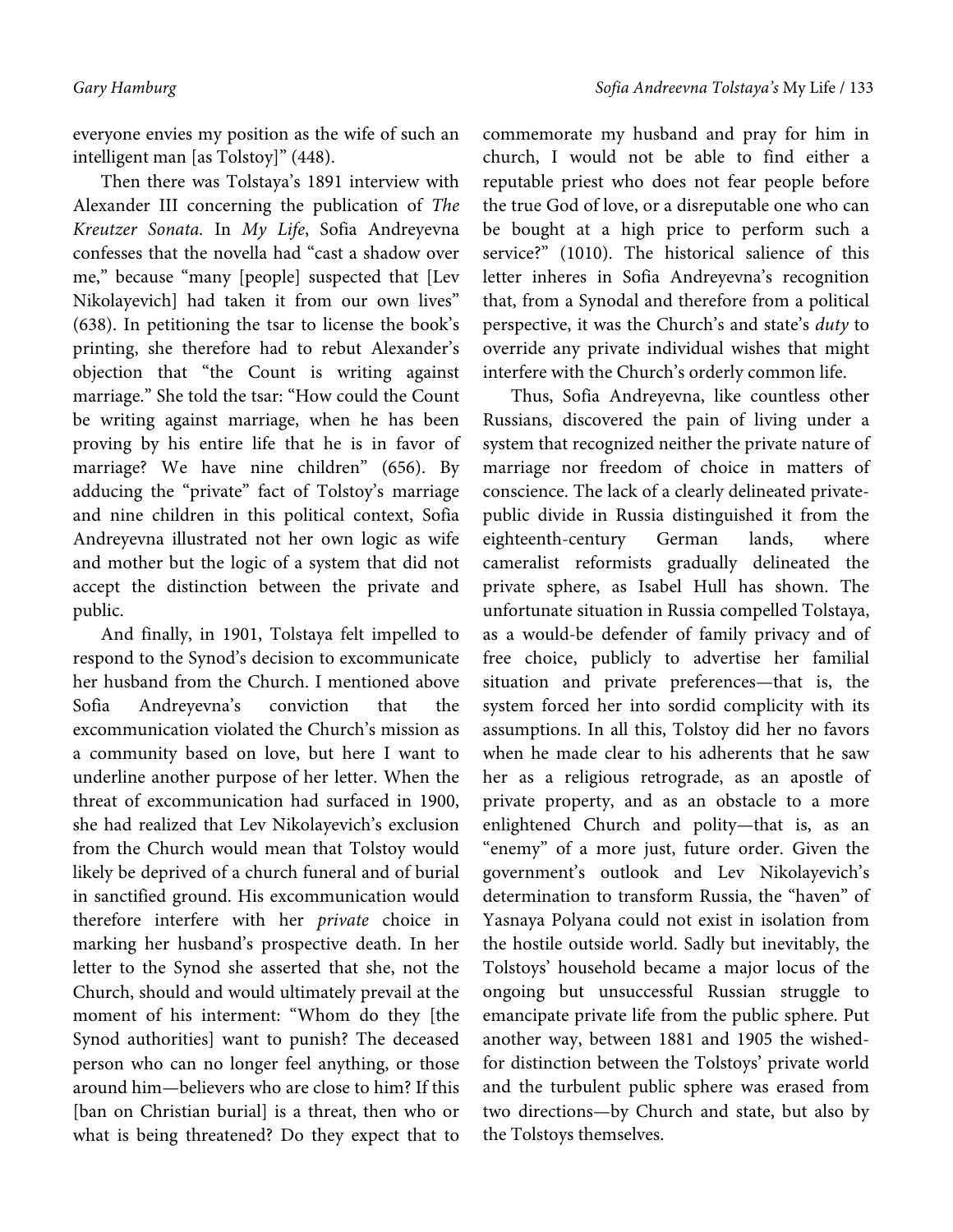The circumstances so well described by William Nickell in his recent book on Tolstoy's death—the family's efforts to manage the insidious media, the Church's intrusions into the family's burial plans, the government's security measures, the attempts by critics of the regime to appropriate Tolstoy's memory for their own political ends—all had roots in the preceding period.

The ironies here run deep. The initially shy, self-protective Sofia Andreyevna was not, by character or conviction, a publicity seeker. Tolstoy himself was a declared champion of the "inner life" over politics. As an admirer of Kantian philosophy and a believer in freedom of conscience, not to mention as a principled opponent of state coercion, he had many reasons to keep Church and state out of private life. Moreover, both the Tolstoys distrusted the modern media, although they used it instrumentally to good effect, risking, as does anyone who chooses to ride a tiger's back, being swallowed in its maw. Still, the Tolstoys' entanglement in the public sphere was a poignant chapter in the history of Russians under the absolutist regime. Their compromises with Russia's arrogant officials and with the "new masters" of the media should remind us how hard it has been to achieve personal autonomy in the modern age and how heroic have been liberty's consistent advocates.

Tolstaya's My Life is an extraordinary book. Its preface declares: "Anyone's life is interesting, and perhaps there will come a time when my life will be of interest to some who wonder what kind of creature was the woman whom God and destiny found fit to place alongside the life of the genius and multifaceted Count Lev Nikolayevich Tolstoy" (xix). My Life satisfies that curiosity but also helps us fathom the Tolstoys' joint quest to live righteously in their much beloved, much tormented Russian land.

#### **Notes**

1. The data consisted of a small sample: 103 marriages between members of the 'hundred families' contracted between 1861 and 1917. The data were gathered from Ikonnikov. The sample included all marriages of male members of the hundred families reported by Ikonnikov in this incomplete genealogy. Information in Ikonnikov included dates of birth for spouses, dates of marriage, dates of birth and death for children; Ikonnikov also reported re-marriages and divorces. In some cases, I checked Ikonnikov's entries against materials in the Imperial Senate's genealogical archives in St. Petersburg. Ikonnikov's data proved generally accurate.

2. In the nineteenth century, physicians sometimes prescribed the external or internal application of leeches to cure "uterine maladies" or to make spontaneous abortions less likely. See, for example Tilt, Bennett (286–289).

### **Works Cited**

- Аксаков, Сергей Тимофеевич. *Семейная хроника и воспоминания*. Москва: Типография Л. Степановой, 1856.
- Алексеева, Галина, Ред. *Лев Толстой и мировая культура: Материалы научной конференции, Ясная Поляна 28 -30 августа 2003 года.* Тула: Издательский дом "Ясная Поляна", 2005.
- Bendavid-Val, Leah. *Song without Words: The Photography and Diaries of Sophie Tolstoy.*  Washington, D. C.: National Geographic, 2007.
- Bennett, J. Henry. "A Practical History of Inflammation, Ulceration and Induration of the Neck of the Uterus." *The Lancet* (1845) 286–289.
- Чичерин, Борис Николаевич. *Воспоминания Бориса Николаевича Чичерина в четырёх томах*. Москва. М. и С. Сабашниковы, 1929–1934.
- Dashkova, Ekaterinovna Romanovna. *Mémoires de la princesse Daschkoff.* Paris: L'Harmattan, 1999.